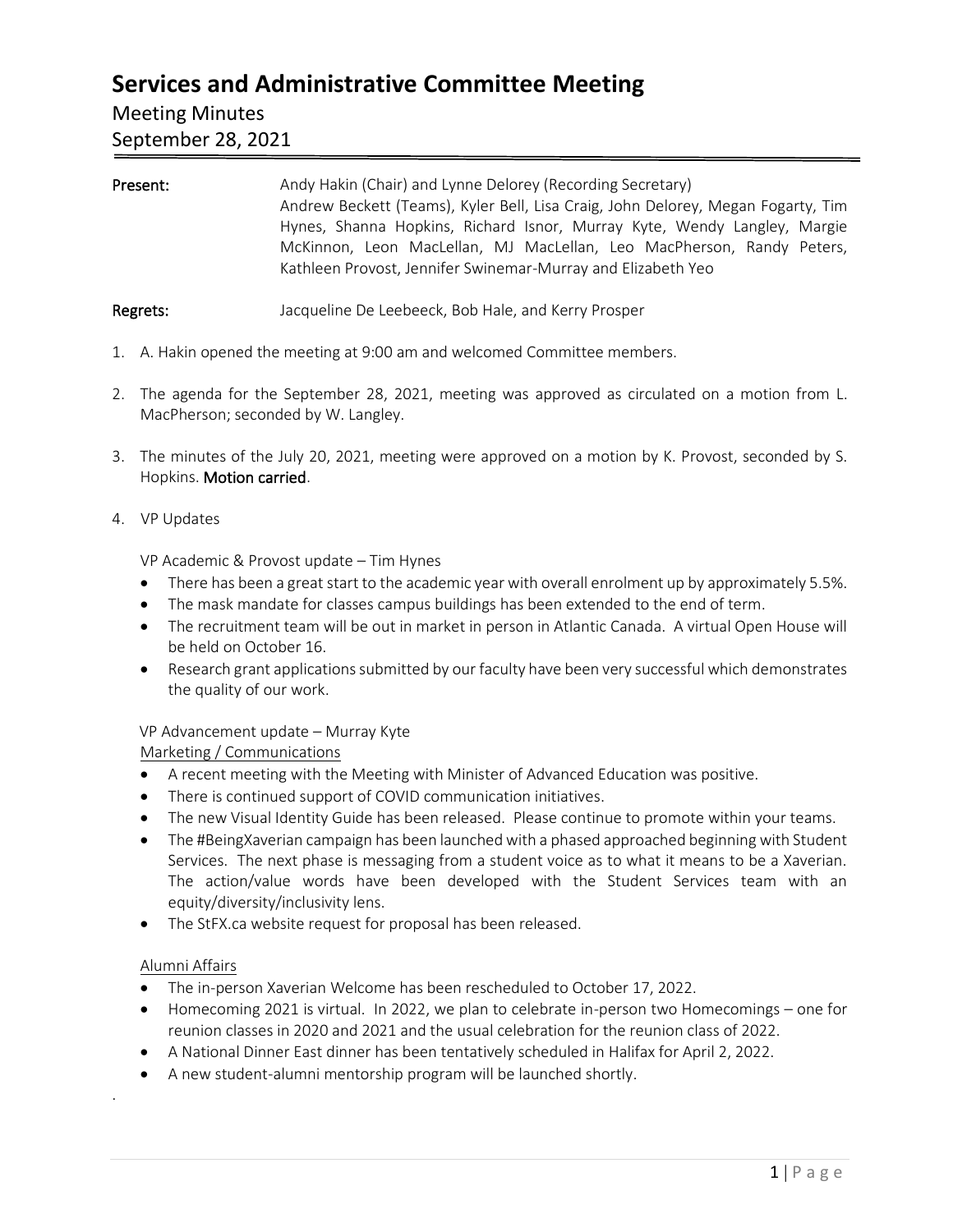# **Services and Administrative Committee Meeting**

## Meeting Minutes

## September 28, 2021

### Fundraising

- The Xavierian Fund campaign has surpassed the goal of \$50M and a celebration will be planned.
- The Coady Institute has been successful with its annual campaign.
- The Saputo Centre campaign will soon be completed.
- Funding initiatives have started for faculty research chairs, i.e., Chair in Entrepreneurial Education, (funding will be endowed to ensure it is a permanent Chair) and Chair in Mental Health & Addictions (funding will be between the Province, StFX & the QE11 Foundation; another \$4M is required to proceed.

VP Finance & Administration update – Andrew Beckett

- Finance projections to September 30 will be presented to the Board of Governors in October. Enrollment and residence numbers are currently being reviewed. We may not achieve a balanced budget for the 2021-22 fiscal year but hope to be under the \$1M projected deficit.
- This is J. Swinemar-Murray's last week. We wish her well and thank her for her many contributions. The search for a Director of Human Resources is underway. The HR department has been restructured to an updated model with a director and three advisors.
- Negotiations are now underway with CUPE, NSGEU, and UNIFOR. Next year will bring AUT negotiations.
- Ancillary Services are doing well with a strong residence occupancy (1,610) to begin the year. Both the campus store and conference services have been busy.
- A review of the public service superannuation plan, operated through the province has been conducted. An information session for staff will be scheduled.
- The collection of proof of vaccination status for all employees is currently underway. Plans for mandatory testing procedures, etc. are underway.
- A university risk register is being developed for presentation to the Board of Governors. This register will provide data which will assist in our decision-making processes.
- The university continues to support the Town of Antigonish with the electrification project. If applications for project funding are successful, this will replace the university's central heating plant.
- Morrison Hall renovations were completed this summer. Costs were covered through the Sodexo contract. We are optimistic to use Morrison Hall in upcoming summers as an event venue to generate income.
- In the spring of 2022, Xavier Hall will be upgraded and the Power Hall parking lot paved.
- The IT multi-factor authentication project has gone well and is almost complete. Other projects include update of staff/student lists, new applications for residence and housing, banner update, telecom system review and the move of key systems to cloud base.
- University athletics are back to full competition with a mandatory vaccine for all AUS athletes.
- A code of conduct for athletes is now in place as well as a professional code for coaches.
- An expansion of the X-Rec program is planned for this year.
- The Accessibility advisory committee is in place and are planning a draft framework.
- Available parking spaces will increase with the availability of the St. Ninian Place parking lot.

VP Student Services update - Elizabeth Yeo

• The Student Services team is working with the COVID Steering Committee and the Marketing and Communications team to launch the COVID testing program. Collection of proof of vaccination for students is ongoing with 75% completion.